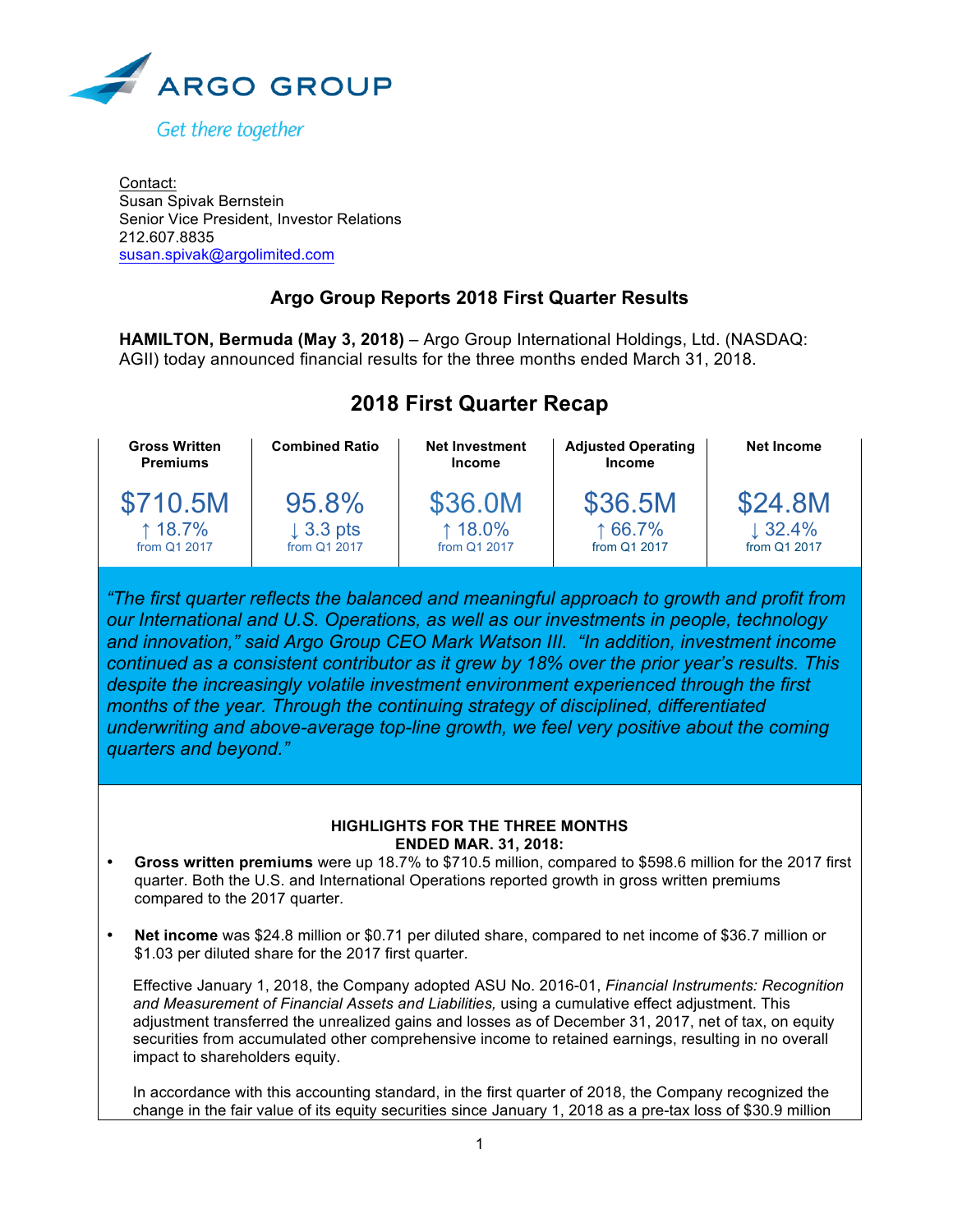(\$24.7 million net of taxes<sup>(2)</sup> and \$0.71 loss per fully diluted share). This amount is included as a component of net realized investment and other losses (gains) on the income statement. Amounts for the comparable 2017 quarter are not presented as a component of net income, as ASU 2016-01 was required to be adopted on a prospective basis.

- **Adjusted operating income(1)(2)** was \$36.5 million or \$1.05 per diluted share, compared to adjusted operating income of \$21.9 million or \$0.62 per diluted share for the 2017 first quarter. The \$14.6 million (66.7%) increase in adjusted operating income is due to improvements in both underwriting and net investment income.
- **The combined ratio** was 95.8% compared to 99.1% for the 2017 first quarter. The loss and expense ratios for the quarter were 57.2% and 38.6%, respectively, compared to 58.6% and 40.5% for the 2017 first quarter.
- **Catastrophe losses,** net of reinstatement premiums, were \$4.3 million compared to \$1.8 million in the 2017 quarter.
- **Net favorable prior-year reserve development** was \$2.0 million compared with adverse development of \$6.8 million in the 2017 first quarter. The 2017 quarter was adversely impacted by the Ogden rate change in the U.K. and losses related to Hurricane Matthew.
- **Net investment income** increased 18.0% to \$36.0 million, compared to \$30.5 million for the 2017 first quarter. Alternative investments contributed \$8.7 million and \$8.3 million for the first quarters of 2018 and 2017, respectively.
- **During the first quarter of 2018, the Company repurchased** 314,586 shares of its common stock for \$18.6 million.
- **Book value** per share was \$52.86 at March 31, 2018, down from \$53.46 at December 31, 2017, and \$52.91 in the 2017 first quarter. The decline since December 31, 2017 is due primarily to the impact of unrealized investment losses on the portfolio in a rising interest rate environment.

#### **Notes**

- On February 20, 2018, the Board of Directors declared a 15% stock dividend, payable March 21, 2018 to all shareholders of record at the close of business on March 7, 2018. Excluding repurchased shares, all references to common shares and related per share amounts have been adjusted to reflect the stock dividend for all periods presented.
- All references to catastrophe losses are pre-tax, net of reinsurance and estimated reinstatement premiums.

<sup>(1)</sup> Refer to Non-GAAP Financial Measures below.<br><sup>(2)</sup> At assumed tax rate of 20%

At assumed tax rate of 20%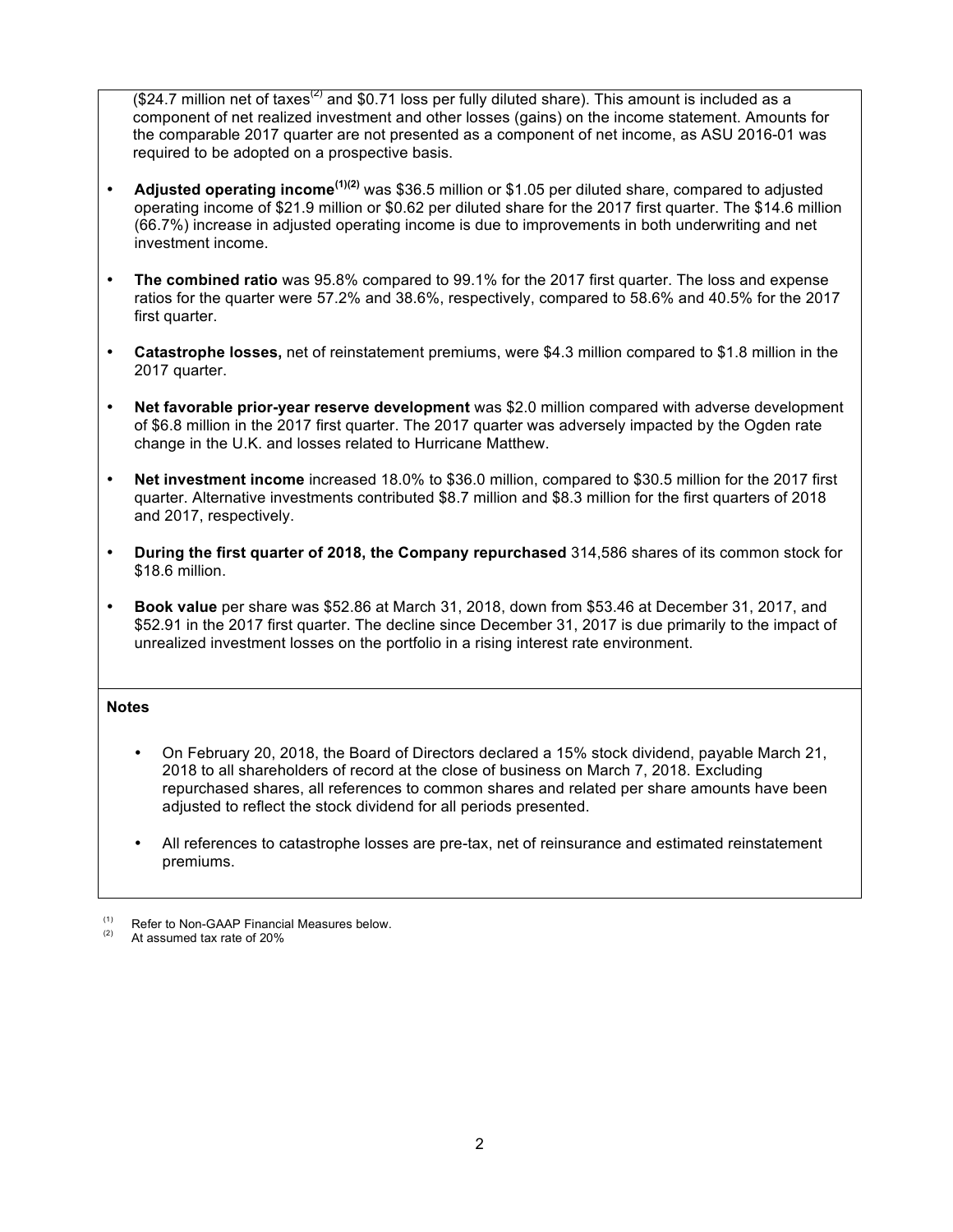#### **U.S. Operations**

- First quarter 2018 gross written premiums growth of 11.3% versus the 2017 first quarter was driven by Liability, Professional and Specialty lines, reflecting the execution of strategic growth initiatives. Property lines were down compared to the prior year's first quarter due to planned reductions to exposures in certain classes of business within this line.
- Net earned premium in the first quarter of 2018 of \$262.3 million was up 18.6% from the prior year first quarter, as all business lines increased.
- The first quarter 2018 loss ratio was 59.5%, compared to 55.6% for the 2017 first quarter. The higher loss ratio in this year's first quarter reflects higher catastrophe losses and less favorable development on prior-year loss reserves than the 2017 quarter. The current accident year ex-CAT loss ratio for the 2018 first quarter was 58.3%, compared to 57.6% for the 2017 first quarter. This increase is related to a number of discrete non-CAT, weather related property losses.
- For the 2018 first quarter, net favorable prior-year reserve development was \$1.0 million, compared to net favorable prior-year reserve development of \$5.2 million for the 2017 first quarter. The difference is primarily due to less favorable development in certain Liability and Specialty lines versus the prior year.
- Catastrophe losses for the first quarter of 2018 were \$4.3 million primarily due to winter storms in the Northeast compared to catastrophe losses of \$0.8 million in the first quarter of 2017.
- The expense ratio for the 2018 first quarter was 34.4%, compared to 35.0% for the 2017 first quarter. The improvement in the expense ratio reflects the aforementioned 18.6% increase in net earned premiums, partially offset by continued strategic investments in people and technology in support of premium growth, and a modest increase in acquisition costs due in large part to a change in business mix.
- For the 2018 first quarter, U.S. Operations reported underwriting income of \$16.0 million, compared to underwriting income of \$20.8 million for the 2017 first quarter. As noted above, the 2018 quarter reflects higher catastrophe losses and less favorable development on prioryear loss reserves than the comparable 2017 quarter.

#### **International Operations**

- Gross written premiums were up 28.1% in the first quarter of 2018 compared to the prior year period. This was driven by increases in Property, Liability and Professional lines, most notably within Lloyd's syndicate-based insurance, reinsurance and European business platforms. The increase is partially offset by planned reductions in Specialty Lines. In addition, the 2018 first quarter includes three months of premium related to the acquisition of Ariel Re compared to only two months included in the 2017 first quarter.
- Net premiums earned in the first quarter of 2018 of \$152.4 million were down modestly from \$158.2 million in the 2017 quarter due to changes in the retained percentage of certain of our insurance and reinsurance businesses versus 2017.
- The first quarter 2018 loss ratio improved to 52.0% from 61.3% in the 2017 first quarter. The improvement in the loss ratio reflects favorable development on prior-year loss reserves and lower catastrophe losses than the 2017 quarter. As a result, the current accident year ex-CAT loss ratio for the first quarter of 2018 was 53.8%, compared to 54.7% for the 2017 first quarter. This improvement is due in large part to lower loss ratios within our reinsurance business.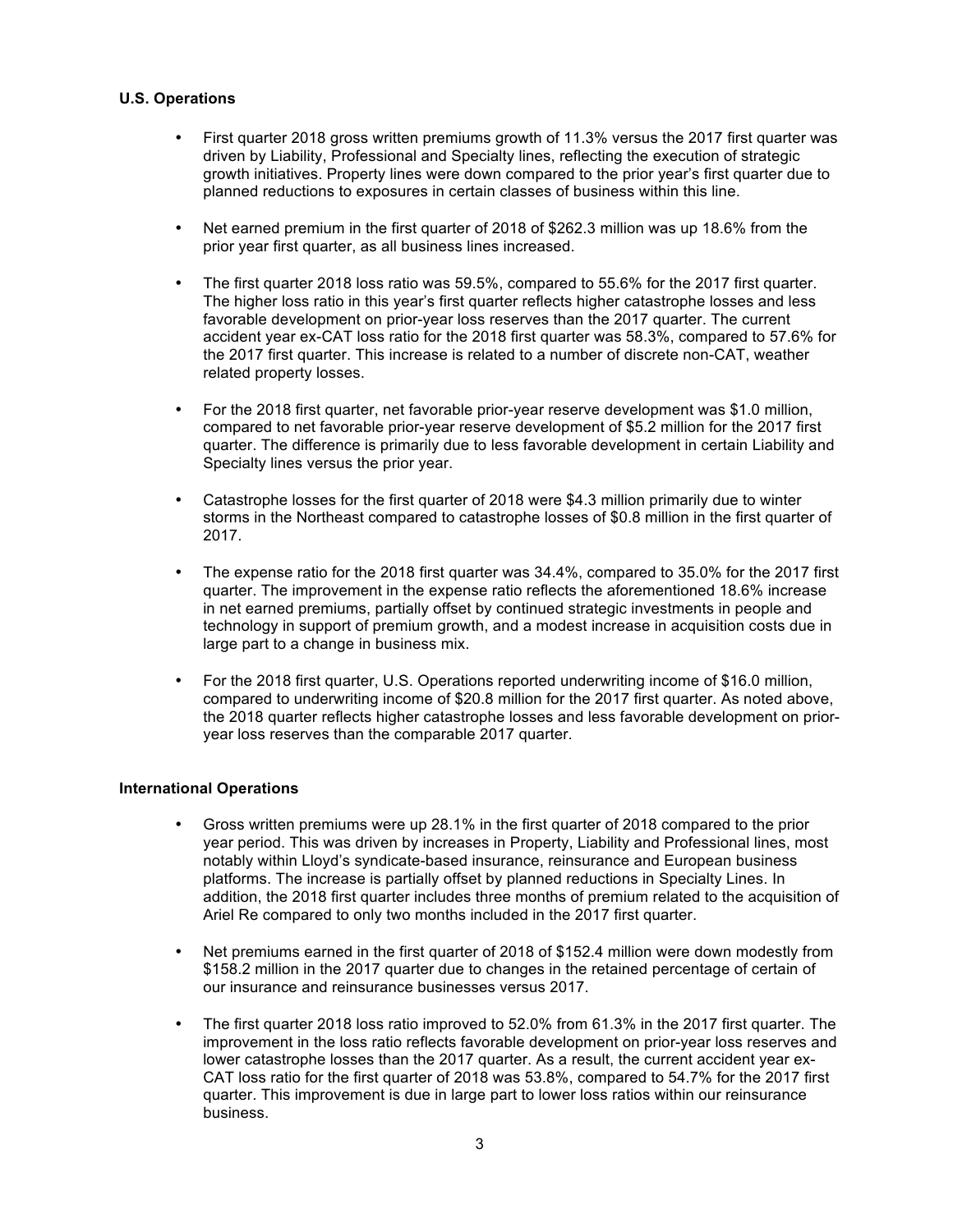- For the 2018 first quarter, net favorable prior-year reserve development was \$2.8 million, compared to adverse prior-year reserve development of \$9.6 million in the 2017 first quarter related to the Ogden rate change in the U.K. and losses from Hurricane Matthew.
- There were no catastrophe losses in the International Operations in the first quarter of 2018 compared to catastrophe losses of \$1.0 million in the first quarter of 2017.
- The expense ratio for the 2018 first quarter was 37.6%, compared to 36.4% for the 2017 first quarter. The increase relates in part to higher acquisition costs associated with syndicate operations and certain strategic investments in support of the aforementioned 28.1% growth in gross written premiums. In addition, the expense ratio increased due to a lower earned premium base mentioned above.
- For the 2018 first quarter, International Operations reported an improvement in underwriting results generating an underwriting profit of \$15.8 million compared to \$3.6 million in Q1 2017 due to lower catastrophe losses, favorable reserve development on prior accident years compared to 2017, and an additional month of results from the acquisition of Ariel Re earnings.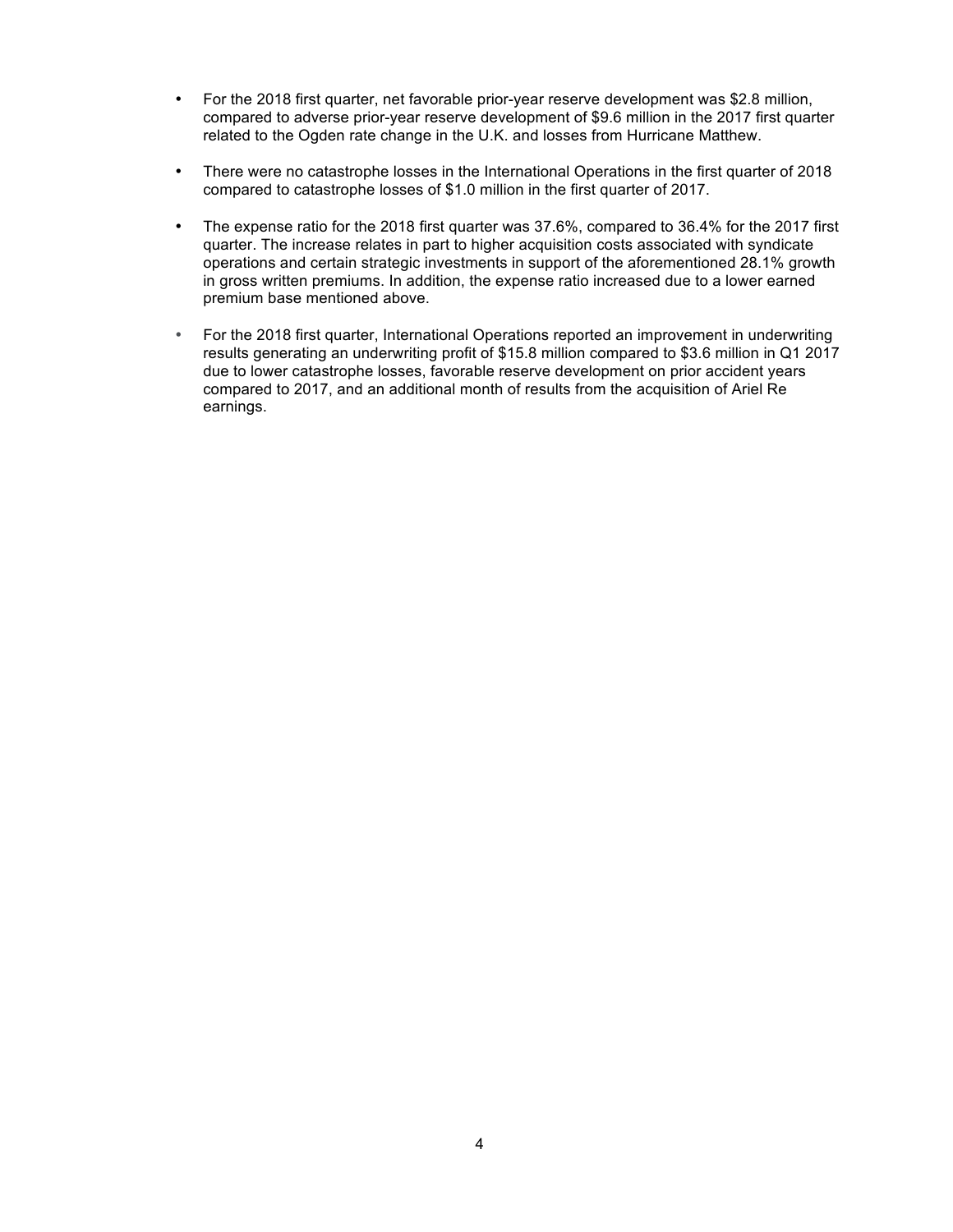#### **CONFERENCE CALL**

Argo Group management will conduct an investor conference call starting at 9:30 a.m. EDT (10:30 a.m. ADT) tomorrow, Friday, May 4, 2018. A live webcast of the conference call can be accessed by visiting https://services.choruscall.com/links/agii180214.html. Participants in the U.S. can access the call by dialing (877) 291-5203. Callers dialing from outside the U.S. can access the call by dialing (412) 902- 6610. Please ask the operator to be connected to the Argo Group earnings call.

A webcast replay will be available shortly after the live conference call and can be accessed at https://services.choruscall.com/links/agii180214.html. A telephone replay of the conference call will be available through May 21, 2018, to callers in the U.S. by dialing (877) 344-7529 (conference # 10117133). Callers dialing from outside the U.S. can access the telephone replay by dialing (412) 317- 0088 (conference # 10117133).

### **ABOUT ARGO GROUP INTERNATIONAL HOLDINGS, LTD.**

Argo Group International Holdings, Ltd. (NASDAQ: AGII) is an international underwriter of specialty insurance and reinsurance products in the property and casualty market. Argo Group offers a full line of products and services designed to meet the unique coverage and claims handling needs of businesses in two primary segments: U.S. Operations and International Operations. Argo Group's insurance subsidiaries are A. M. Best-rated 'A' (Excellent) (third highest rating out of 16 rating classifications) with a stable outlook, and Argo Group's U.S. insurance subsidiaries are Standard and Poor's-rated 'A-' (Strong) with a stable outlook. More information on Argo Group and its subsidiaries is available at www.argolimited.com.

### **FORWARD-LOOKING STATEMENTS**

This press release may include forward-looking statements, both with respect to Argo Group and its industry, that reflect our current views with respect to future events and financial performance. These statements are made pursuant to the safe harbor provisions of the Private Securities Litigation Reform Act of 1995. Forward-looking statements include all statements that do not relate solely to historical or current facts, and can be identified by the use of words such as "expect," "intend," "plan," "believe," "do not believe," "aim," "project," "anticipate," "seek," "will," "likely," "assume," "estimate," "may," "continue," "guidance," "objective," "outlook," "trends," "future," "could," "would," "should," "target," "on track" and similar expressions of a future or forward-looking nature. All forward-looking statements address matters that involve risks and uncertainties, many of which are beyond Argo Group's control. Accordingly, there are or will be important factors that could cause actual results to differ materially from those indicated in such statements and, therefore, you should not place undue reliance on any such statements. We believe that these factors include, but are not limited to, the following: 1) unpredictability and severity of catastrophic events; 2) rating agency actions; 3) adequacy of our risk management and loss limitation methods; 4) cyclicality of demand and pricing in the insurance and reinsurance markets; 5) statutory or regulatory developments including tax policy, reinsurance and other regulatory matters; 6) our ability to implement our business strategy; 7) adequacy of our loss reserves; 8) continued availability of capital and financing; 9) retention of key personnel; 10) competition; 11) potential loss of business from one or more major insurance or reinsurance brokers; 12) our ability to implement, successfully and on a timely basis, complex infrastructure, distribution capabilities, systems, procedures and internal controls, and to develop accurate actuarial data to support the business and regulatory and reporting requirements; 13) general economic and market conditions (including inflation, volatility in the credit and capital markets, interest rates and foreign currency exchange rates); 14) the integration of Ariel Re and other businesses we may acquire or new business ventures we may start; 15) the effect on our investment portfolios of changing financial market conditions including inflation, interest rates, liquidity and other factors; 16) acts of terrorism or outbreak of war; and 17) availability of reinsurance and retrocessional coverage, as well as management's response to any of the aforementioned factors.

In addition, any estimates relating to loss events involve the exercise of considerable judgment and reflect a combination of ground-up evaluations, information available to date from brokers and cedants, market intelligence, initial tentative loss reports and other sources. The actuarial range of reserves and management's best estimate is based on our then current state of knowledge including explicit and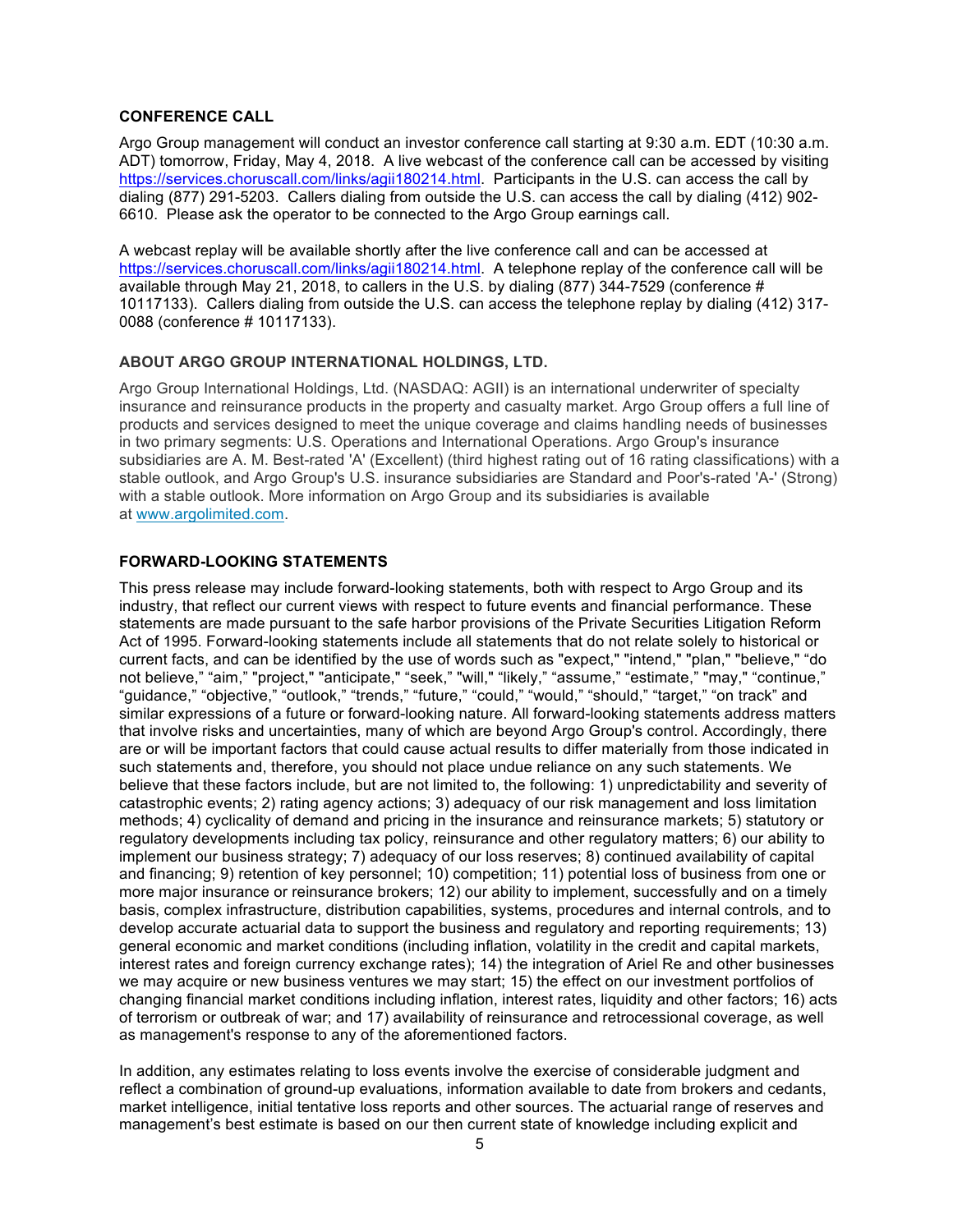implicit assumptions relating to the pattern of claim development, the expected ultimate settlement amount, inflation and dependencies between lines of business. Our internal capital model is used to consider the distribution for reserving risk around this best estimate and predict the potential range of outcomes. However, due to the complexity of factors contributing to the losses and the preliminary nature of the information used to prepare these estimates, there can be no assurance that Argo Group's ultimate losses will remain within the stated amount.

The foregoing review of important factors should not be construed as exhaustive and should be read in conjunction with the other cautionary statements that are included herein and elsewhere, including the risk factors included in our most recent reports on Form 10-K and Form 10-Q and other documents of Argo Group on file with or furnished to the U.S. Securities and Exchange Commission ("SEC"). Any forward-looking statements made in this press release are qualified by these cautionary statements, and there can be no assurance that the actual results or developments anticipated by Argo Group will be realized or, even if substantially realized, that they will have the expected consequences to, or effects on, Argo Group or its business or operations. Except as required by law, Argo Group undertakes no obligation to update publicly or revise any forward-looking statement, whether as a result of new information, future developments or otherwise.

#### **NON-GAAP FINANCIAL MEASURES**

In presenting the Company's results, management has included and discussed in this press release certain non-generally accepted accounting principles ("non-GAAP") financial measures within the meaning of Regulation G as promulgated by the U.S. Securities and Exchange Commission. Management believes that these non-GAAP measures, which may be defined differently by other companies, better explain the Company's results of operations in a manner that allows for a more complete understanding of the underlying trends in the Company's business. However, these measures should not be viewed as a substitute for those determined in accordance with generally accepted accounting principles ("U.S. GAAP").

"Underwriting income" is an internal performance measure used in the management of the Company's operations and represents net amount earned from underwriting activities (net premiums earned less underwriting expenses and claims incurred). Although this measure of profit (loss) does not replace net income (loss) computed in accordance with U.S. GAAP as a measure of profitability, management uses this measure of profit (loss) to focus our reporting segments on generating underwriting income. The Company presents Underwriting income as a measure that is commonly recognized as a standard of performance by investors, analysts, rating agencies and other users of its financial information.

"Current accident year ex-CAT combined ratio, as adjusted", "Current accident year ex-CAT loss ratio, as adjusted", and "Expense ratio, as adjusted" are internal measures used by the management of the Company to evaluate the performance of it's underwriting activity and represents the net amount of underwriting income excluding catastrophe related charges, the impact of changes to prior year loss reserves and other non-recurring items. Although this measure does not replace the combined ratio it provides management with a view of the quality of earnings generated by underwriting activity for the current accident year.

"Total return on average investments" is an internal measure used by management of the Company to evaluate the performance of its investment and asset management activities and represents the total of net investment income, net realized gains and losses, and the net change in unrealized gains and losses. These returns are analyzed as a percentage of the average investments excluding investments managed on behalf of trade capital providers who are third-parties that provide underwriting capital to our Syndicate operations. This measure does not replace net investment income as a measure of return on invested assets. However, it provides management with an overall view of investment performance.

"Adjusted operating income" is an internal performance measure used in the management of the Company's operations and represents after-tax (at an assumed effective tax rate of 20%) operational results excluding, as applicable, net realized investment gains or losses, net foreign exchange gain or loss, and other similar non-recurring items. The Company excludes net realized investment gains or losses, net foreign exchange gain or loss, and other similar non-recurring items from the calculation of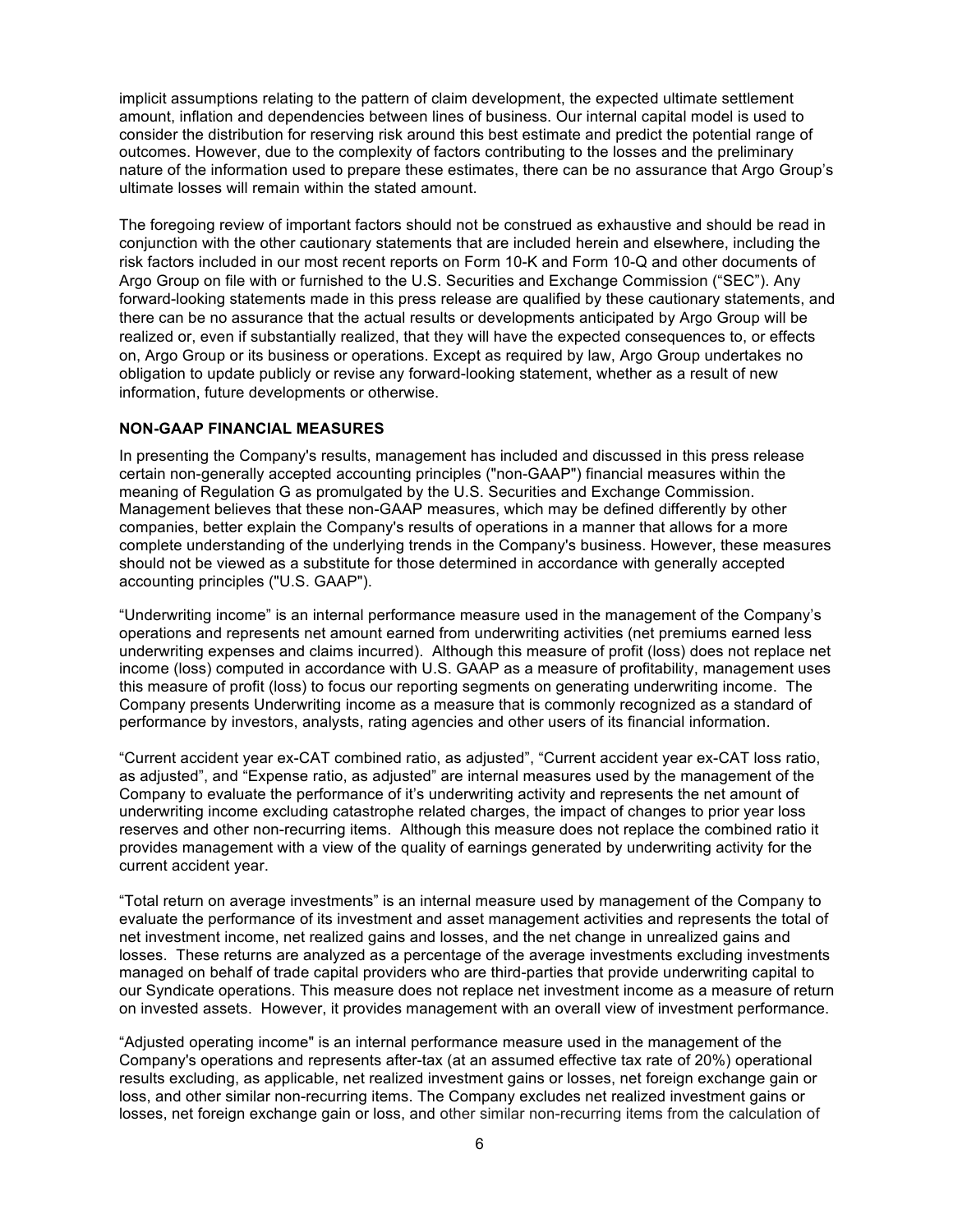adjusted operating income because these amounts are influenced by and fluctuate in part, by market conditions that are outside of management's control. In addition to presenting net income determined in accordance with U.S. GAAP, the Company believes that showing adjusted operating income enables investors, analysts, rating agencies and other users of the Company's financial information to more easily analyze our results of operations and underlying business performance. Adjusted operating income should not be viewed as a substitute for U.S. GAAP net income.

"Annualized return on average shareholders' equity" ("ROAE") is calculated using average shareholders' equity. In calculating ROAE, the net income available to shareholders for the period is multiplied by the number of periods in a calendar year to arrive at annualized net income available to shareholders. The Company presents ROAE as a measure that is commonly recognized as a standard of performance by investors, analysts, rating agencies and other users of its financial information.

"Annualized adjusted operating return on average shareholders' equity" is calculated using adjusted operating income (as defined above and annualized in the manner described for net income (loss) available to shareholders under ROAE above) and average shareholders' equity. The assumed tax rate is 20%.

Reconciliations of these financial measures to their most directly comparable U.S. GAAP measures are included in the attached tables.

> - more – (financial tables follow)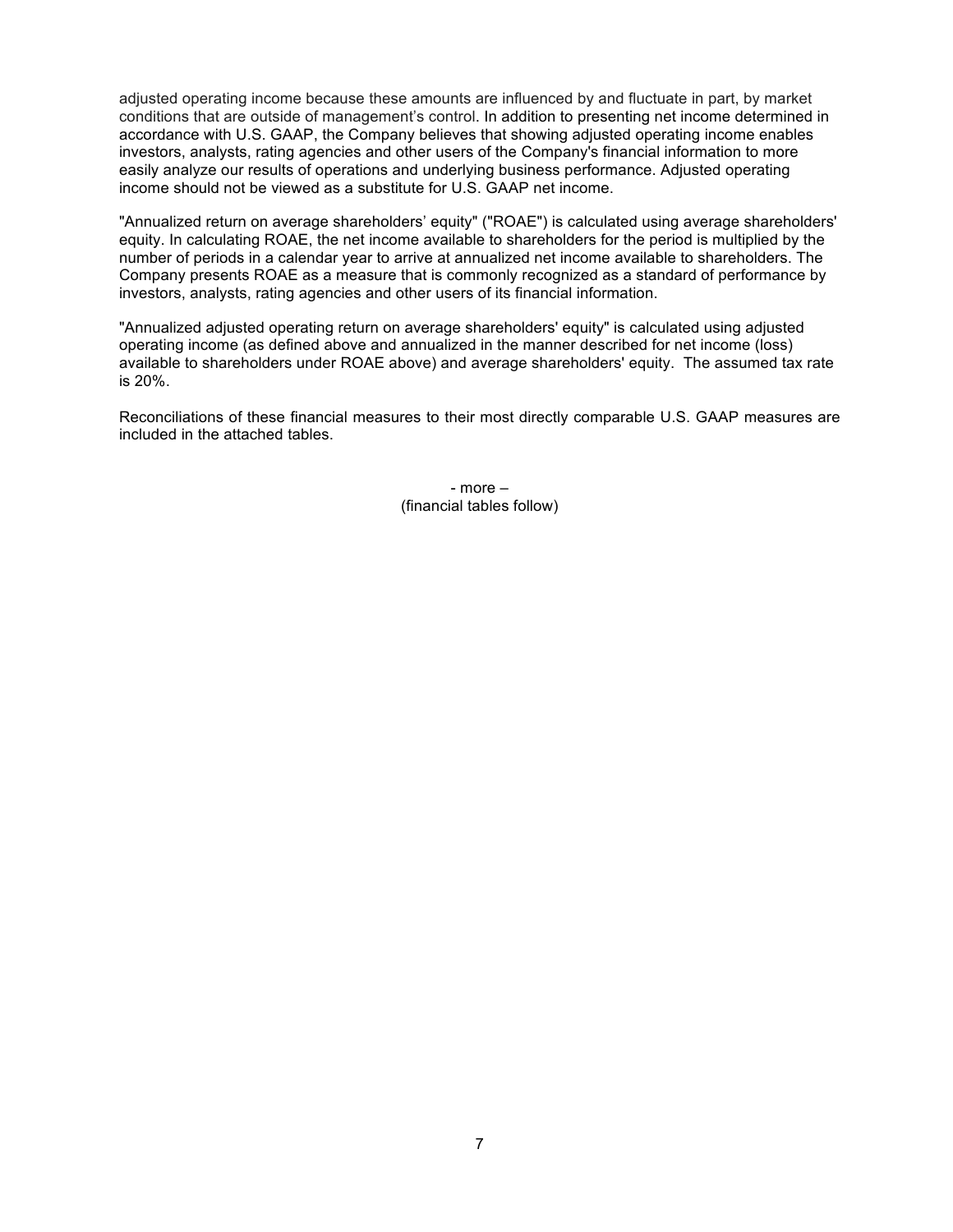## ARGO GROUP INTERNATIONAL HOLDINGS, LTD. CONSOLIDATED BALANCE SHEETS

(in millions, except per share amounts)

|                                                                                 | March 31, |             | December 31,  |
|---------------------------------------------------------------------------------|-----------|-------------|---------------|
|                                                                                 |           | 2018        | 2017          |
|                                                                                 |           | (unaudited) |               |
| Assets                                                                          |           |             |               |
| <b>Total investments</b>                                                        | \$        | 4,833.5     | \$<br>4,742.9 |
| Cash                                                                            |           | 173.7       | 176.6         |
| Accrued investment income                                                       |           | 24.3        | 23.5          |
| Receivables                                                                     |           | 2,787.1     | 2,691.9       |
| Goodwill and intangible assets                                                  |           | 268.7       | 258.2         |
| Deferred acquisition costs, net                                                 |           | 163.9       | 160.4         |
| Ceded unearned premiums                                                         |           | 501.9       | 399.5         |
| Other assets                                                                    |           | 388.2       | 311.0         |
| <b>Total assets</b>                                                             | \$        | 9,141.3     | \$<br>8,764.0 |
| Liabilities and Shareholders' Equity<br>Reserves for losses and loss adjustment |           |             |               |
| expenses                                                                        | \$        | 4,283.6     | \$<br>4,201.0 |
| Unearned premiums                                                               |           | 1,270.1     | 1,207.7       |
| Ceded reinsurance payable, net                                                  |           | 865.2       | 734.0         |
| Senior unsecured fixed rate notes                                               |           | 139.7       | 139.6         |
| Other indebtedness                                                              |           | 186.4       | 184.5         |
| Junior subordinated debentures                                                  |           | 256.6       | 256.6         |
| <b>Other liabilities</b>                                                        |           | 352.3       | 220.9         |
| <b>Total liabilities</b>                                                        |           | 7,353.9     | 6,944.3       |
| Total shareholders' equity                                                      |           | 1,787.4     | 1,819.7       |
| Total liabilities and shareholders' equity                                      | \$        | 9,141.3     | \$<br>8,764.0 |
| Book value per common share                                                     | \$        | 52.86       | \$<br>53.46   |
|                                                                                 |           |             |               |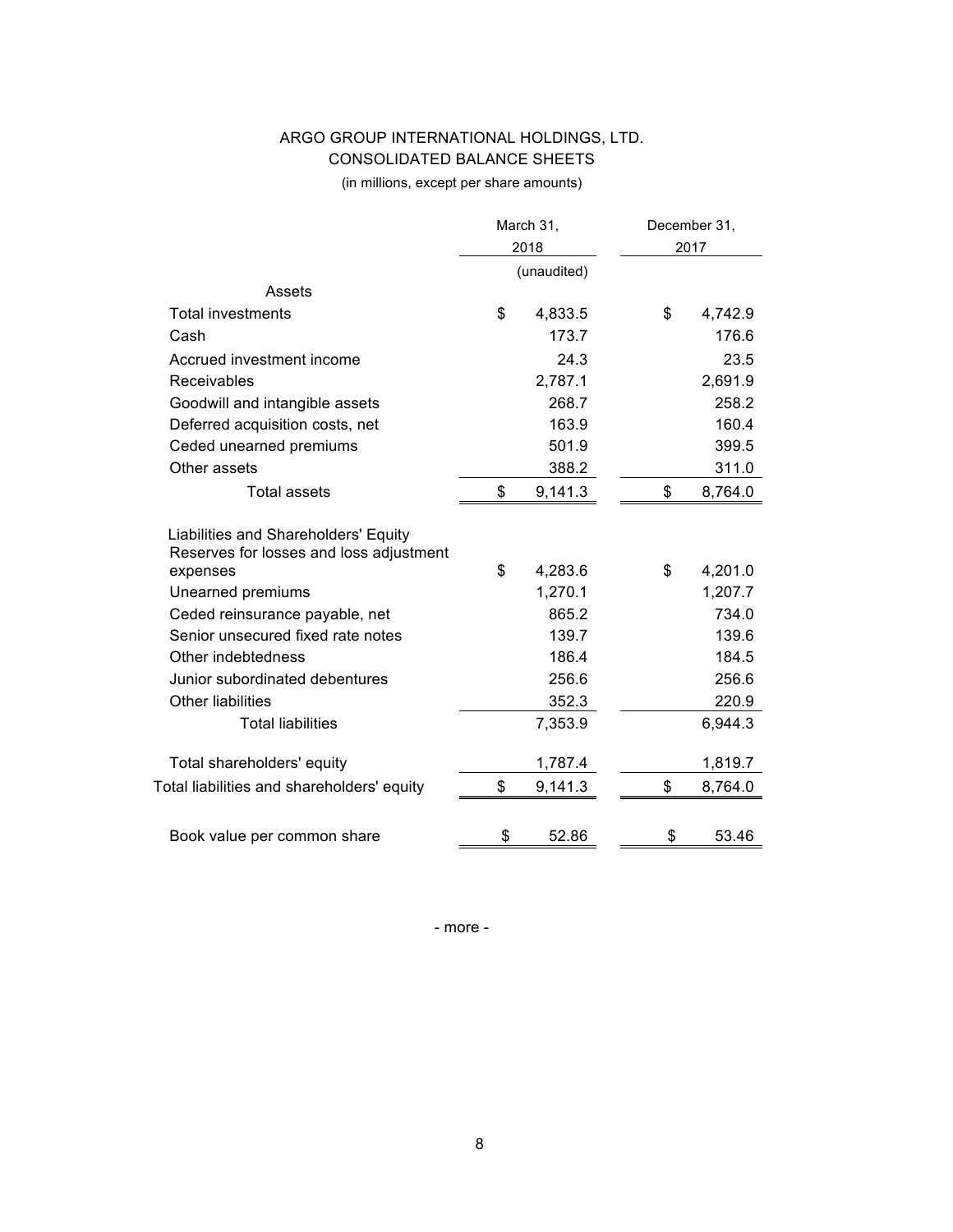## ARGO GROUP INTERNATIONAL HOLDINGS, LTD. FINANCIAL HIGHLIGHTS ALL SEGMENTS (in millions, except per share amounts)

|                                                   | <b>Three Months Ended</b><br>March 31, |              |                |       |  |  |  |  |
|---------------------------------------------------|----------------------------------------|--------------|----------------|-------|--|--|--|--|
|                                                   |                                        | 2018<br>2017 |                |       |  |  |  |  |
|                                                   |                                        | (unaudited)  |                |       |  |  |  |  |
| Gross written premiums                            | \$                                     | 710.5        | \$             | 598.6 |  |  |  |  |
| Net written premiums                              |                                        | 367.1        |                | 343.4 |  |  |  |  |
| Earned premiums                                   |                                        | 414.7        |                | 379.4 |  |  |  |  |
| Net investment income                             |                                        | 36.0         |                | 30.5  |  |  |  |  |
| Fee and other income                              |                                        | 2.0          |                | 3.6   |  |  |  |  |
| Net realized investment and other (losses) gains: |                                        |              |                |       |  |  |  |  |
| Net realized investment and other gains           |                                        | 15.2         |                | 14.6  |  |  |  |  |
| Change in fair value of equity securities (1)     |                                        | (30.9)       |                |       |  |  |  |  |
| Net realized investment and other (losses) gains  |                                        | (15.7)       |                | 14.6  |  |  |  |  |
| <b>Total revenue</b>                              |                                        | 437.0        |                | 428.1 |  |  |  |  |
| Losses and loss adjustment expenses               |                                        | 237.2        |                | 222.5 |  |  |  |  |
| Underwriting, acquisition and insurance expenses  |                                        | 160.2        |                | 153.6 |  |  |  |  |
| Interest expense                                  |                                        | 7.7          |                | 5.9   |  |  |  |  |
| Fee and other expense, net                        |                                        | 2.0          |                | 4.1   |  |  |  |  |
| Foreign currency exchange losses (gains)          |                                        | 4.9          |                | (0.7) |  |  |  |  |
| <b>Total expenses</b>                             |                                        | 412.0        |                | 385.4 |  |  |  |  |
| Income before taxes                               |                                        | 25.0         |                | 42.7  |  |  |  |  |
| Income tax (benefit) provision                    |                                        | 0.2          |                | 6.0   |  |  |  |  |
| Net income                                        | $\mathbb{S}$                           | 24.8         | $\mathfrak{S}$ | 36.7  |  |  |  |  |
| Net income per common share (basic)               | \$                                     | 0.73         | \$             | 1.06  |  |  |  |  |
| Net income per common share (diluted)             | \$                                     | 0.71         | \$             | 1.03  |  |  |  |  |
| Weighted average common shares:                   |                                        |              |                |       |  |  |  |  |
| <b>Basic</b>                                      |                                        | 33.9         |                | 34.6  |  |  |  |  |
| <b>Diluted</b>                                    |                                        | 34.7         |                | 35.6  |  |  |  |  |

(1) The new reporting requirements for the change in fair value of equity securities commenced January 1, 2018 due to our adoption of ASU 2016-01. Amounts for the prior period are not presented, as ASU 2016-01 w as required to be adopted on a prospective basis.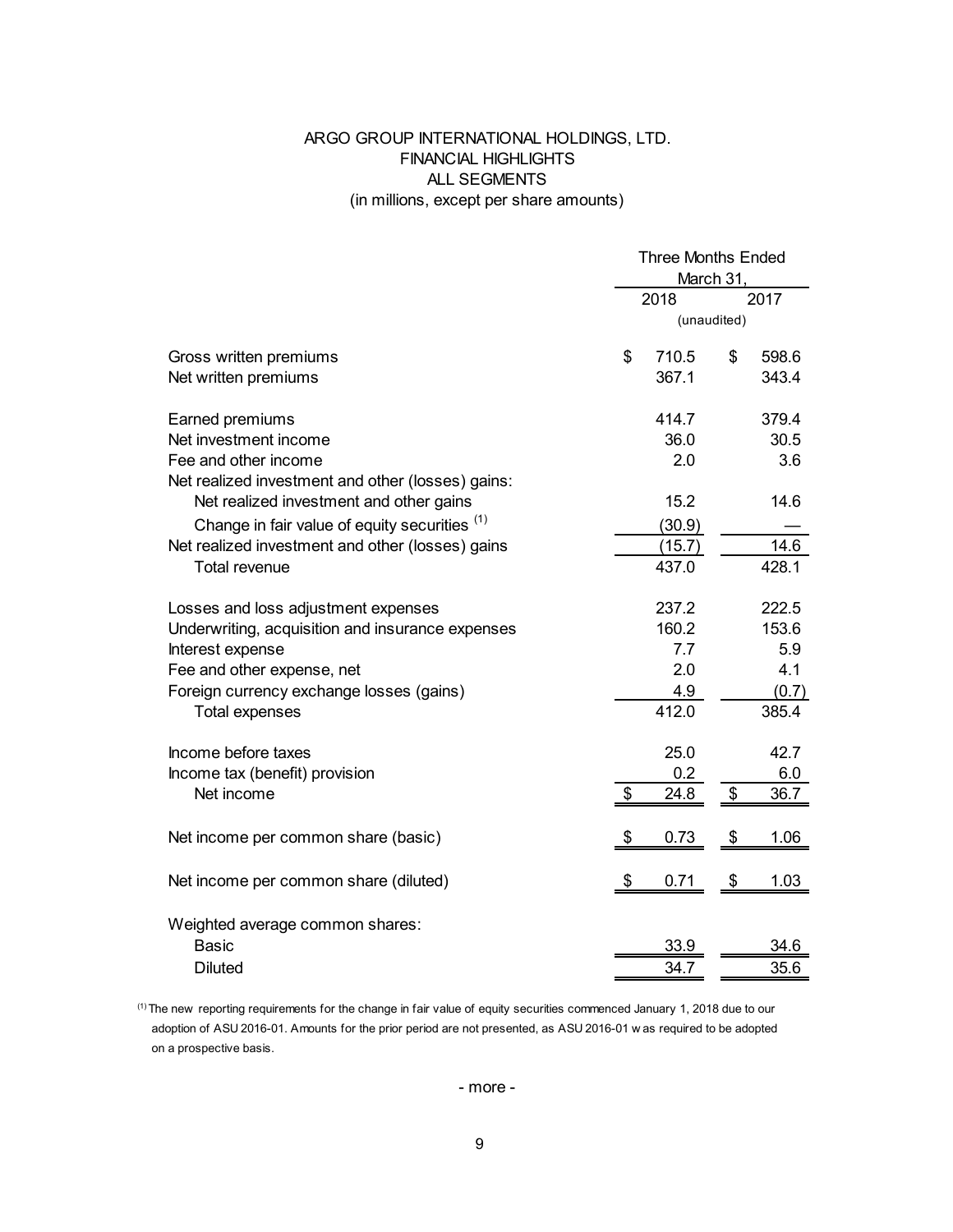## ARGO GROUP INTERNATIONAL HOLDINGS, LTD. SEGMENT DATA (in millions)

|                                 | Three months ended |             |       |             |  |  |  |  |
|---------------------------------|--------------------|-------------|-------|-------------|--|--|--|--|
|                                 |                    | March 31,   |       |             |  |  |  |  |
|                                 |                    | 2018        |       | 2017        |  |  |  |  |
|                                 |                    | (unaudited) |       |             |  |  |  |  |
| <b>U.S. OPERATIONS</b>          |                    |             |       |             |  |  |  |  |
| Gross written premiums          | \$                 | 372.8       | \$    | 335.0       |  |  |  |  |
| Net written premiums            |                    | 249.0       |       | 217.0       |  |  |  |  |
| Earned premiums                 |                    | 262.3       |       | 221.2       |  |  |  |  |
| Underwriting income             |                    | 16.0        |       | 20.8        |  |  |  |  |
| Net investment income           |                    | 22.6        |       | 19.9        |  |  |  |  |
| Interest expense                |                    | (3.9)       |       | (2.7)       |  |  |  |  |
| Fee (expense) income, net       |                    | (0.7)       |       | (0.8)       |  |  |  |  |
| Net income before taxes         | \$                 | 34.0        | \$    | <u>37.2</u> |  |  |  |  |
|                                 |                    |             |       |             |  |  |  |  |
| Loss ratio                      |                    | 59.5%       |       | 55.6%       |  |  |  |  |
| Expense ratio                   |                    | 34.4%       |       | 35.0%       |  |  |  |  |
| <b>GAAP</b> combined ratio      |                    | 93.9%       | 90.6% |             |  |  |  |  |
| CAY ex-CAT, Combined Ratio      |                    | 92.7%       |       | 92.6%       |  |  |  |  |
|                                 |                    |             |       |             |  |  |  |  |
| <b>INTERNATIONAL OPERATIONS</b> |                    |             |       |             |  |  |  |  |
| Gross written premiums          | \$                 | 337.7       | \$    | 263.6       |  |  |  |  |
| Net written premiums            |                    | 118.1       |       | 126.4       |  |  |  |  |
| Earned premiums                 |                    | 152.4       |       | 158.2       |  |  |  |  |
| Underwriting (loss) income      |                    | 15.8        |       | 3.6         |  |  |  |  |
| Net investment income           |                    | 8.8         |       | 6.6         |  |  |  |  |
| Interest expense                |                    | (2.3)       |       | (2.0)       |  |  |  |  |
| Fee income (expense), net       |                    | 0.6         |       | 0.1         |  |  |  |  |
| Net income before taxes         | \$                 | 22.9        | \$    | 8.3         |  |  |  |  |
| Loss ratio                      |                    | 52.0%       |       | 61.3%       |  |  |  |  |
| <b>Expense ratio</b>            |                    | 37.6%       |       | 36.4%       |  |  |  |  |
| <b>GAAP</b> combined ratio      |                    | 89.6%       |       | 97.7%       |  |  |  |  |
| CAY ex-CAT, Combined Ratio      |                    | 91.4%       |       | 91.1%       |  |  |  |  |

-more-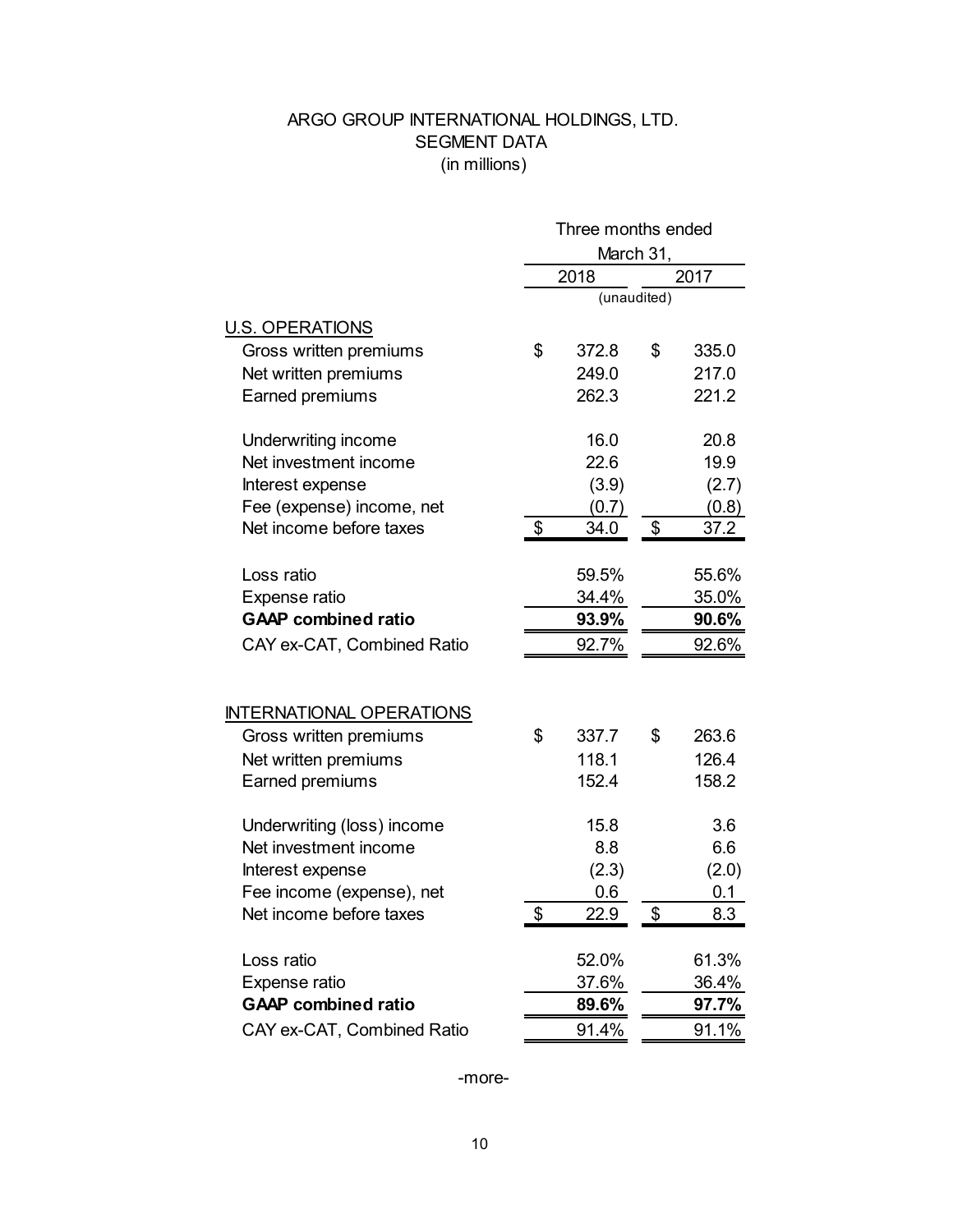## ARGO GROUP INTERNATIONAL HOLDINGS, LTD. RECONCILIATION OF LOSS RATIOS (unaudited)

|                                          |           | Three months ended |  |  |  |
|------------------------------------------|-----------|--------------------|--|--|--|
|                                          | March 31, |                    |  |  |  |
|                                          | 2018      | 2017               |  |  |  |
| U.S. Operations                          |           |                    |  |  |  |
| Loss ratio                               | 59.5%     | 55.6%              |  |  |  |
| Prior accident year loss development     | 0.4%      | 2.4%               |  |  |  |
| Catastrophe losses                       | $-1.6%$   | $-0.4%$            |  |  |  |
| Current accident year ex-cats loss ratio | 58.3%     | 57.6%              |  |  |  |
| <b>International Operations</b>          |           |                    |  |  |  |
| Loss ratio                               | 52.0%     | 61.3%              |  |  |  |
| Prior accident year loss development     | 1.8%      | $-6.0\%$           |  |  |  |
| Catastrophe losses                       | 0.0%      | $-0.6%$            |  |  |  |
| Current accident year ex-cats loss ratio | 53.8%     | 54.7%              |  |  |  |
| Consolidated                             |           |                    |  |  |  |
| Loss ratio                               | 57.2%     | 58.6%              |  |  |  |
| Prior accident year loss development     | 0.5%      | $-1.8%$            |  |  |  |
| Catastrophe losses                       | $-1.0%$   | $-0.4%$            |  |  |  |
| Current accident year ex-cats loss ratio | 56.7%     | 56.4%              |  |  |  |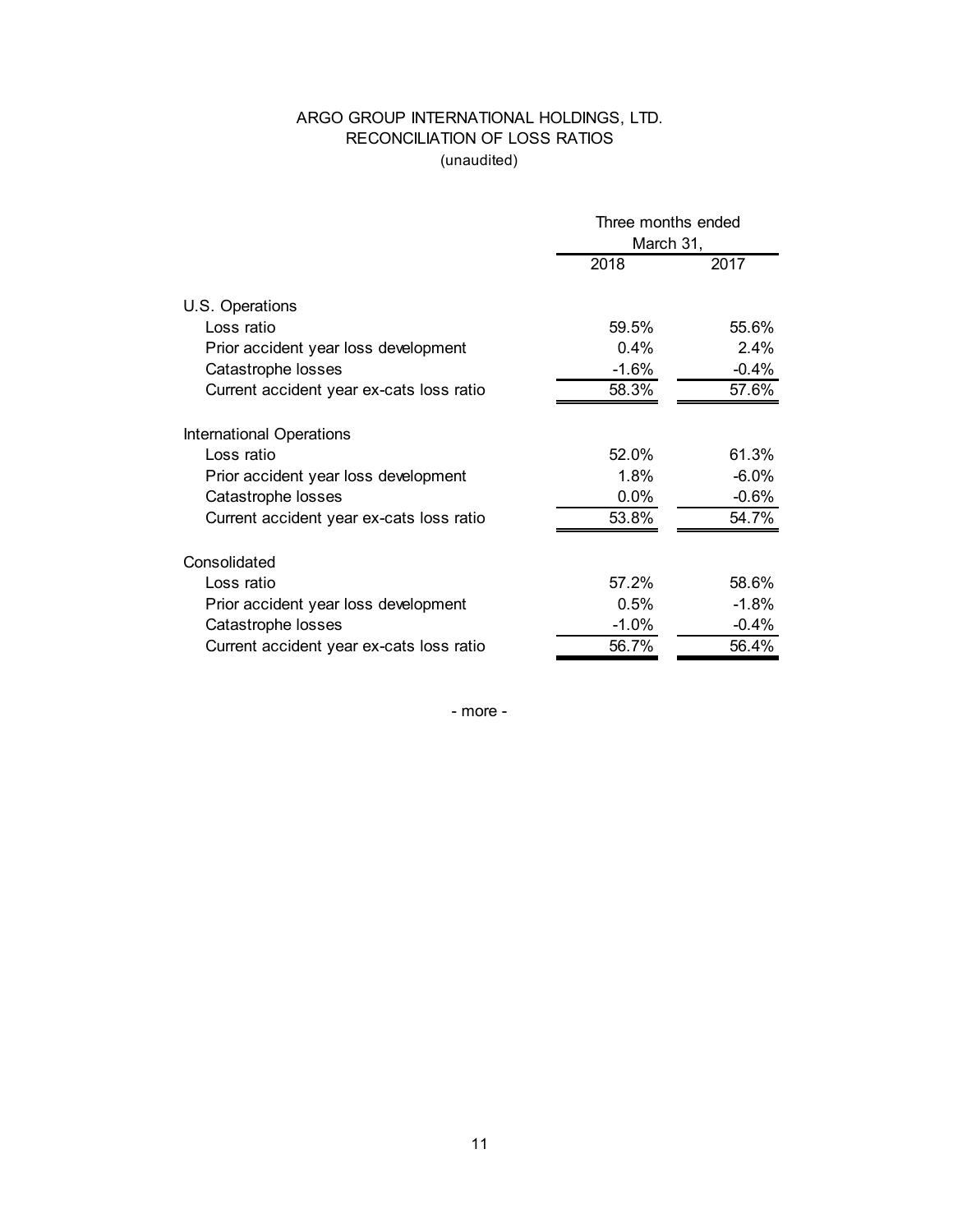## (in millions) ARGO GROUP INTERNATIONAL HOLDINGS, LTD. (unaudited)

|                                                        | Three months ended<br>March 31, |       |    |       |  |  |  |
|--------------------------------------------------------|---------------------------------|-------|----|-------|--|--|--|
|                                                        |                                 | 2018  |    | 2017  |  |  |  |
| Net Prior Year Development - (favorable) / unfavorable |                                 |       |    |       |  |  |  |
| <b>US Operations</b>                                   | \$                              | (1.0) | \$ | (5.2) |  |  |  |
| International Operations                               |                                 | (2.8) |    | 9.6   |  |  |  |
| <b>Run-off Lines</b>                                   |                                 | 1.8   |    | 2.4   |  |  |  |
| Total net prior year development                       | S                               | (2.0) |    | 6.8   |  |  |  |

|                                                    | Three months ended<br>March 31, |      |   |      |  |  |  |
|----------------------------------------------------|---------------------------------|------|---|------|--|--|--|
|                                                    |                                 | 2018 |   | 2017 |  |  |  |
| Catastrophe losses, net of reinstatement premiums: |                                 |      |   |      |  |  |  |
| <b>US Operations</b>                               | S                               | 4.3  | S | 0.8  |  |  |  |
| International Operations                           |                                 |      |   | 1.0  |  |  |  |
| Total catastrophe losses                           | S                               | 4.3  |   | 1.8  |  |  |  |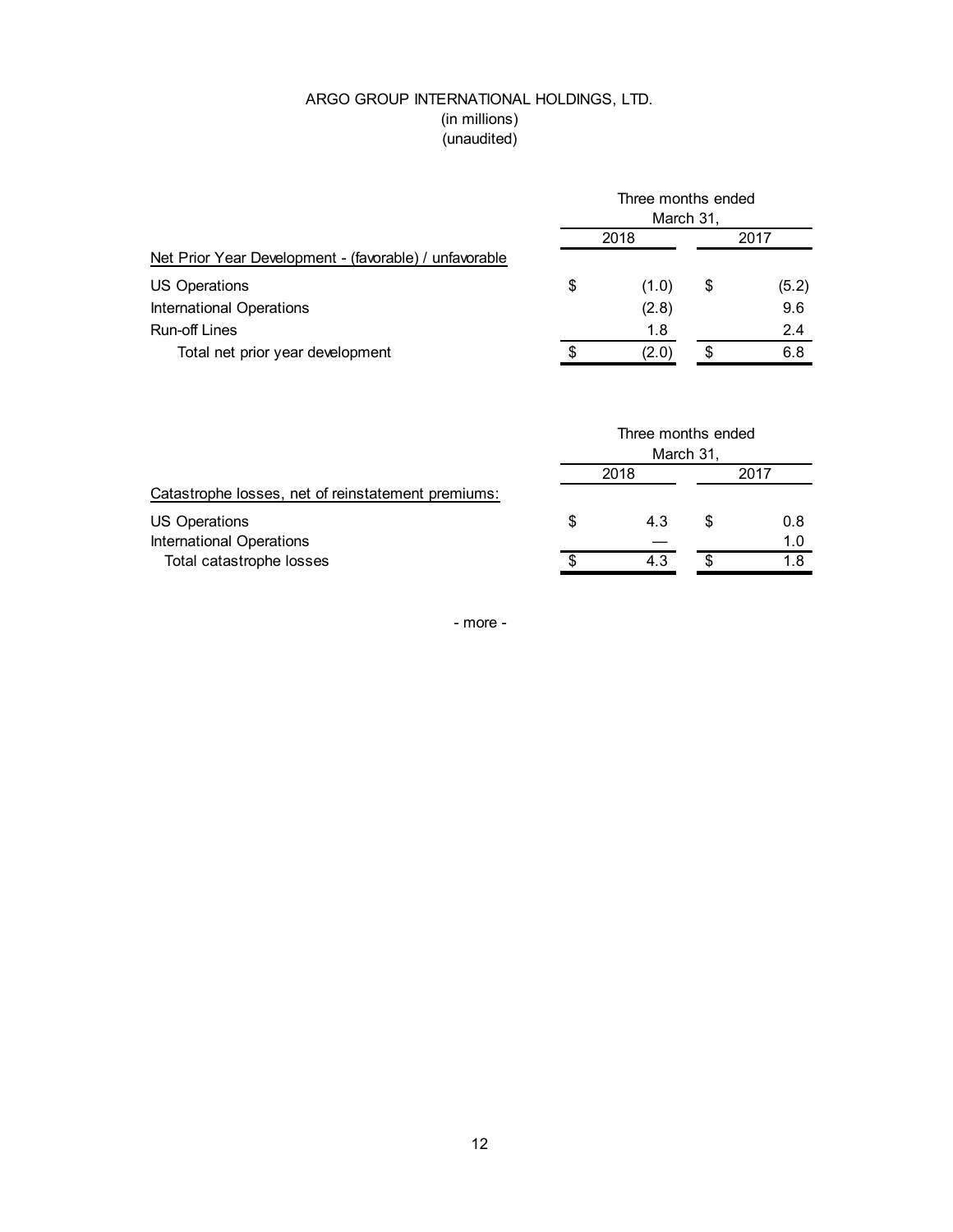## ARGO GROUP INTERNATIONAL HOLDINGS, LTD. RECONCILIATION OF EXPENSE RATIOS (in millions) (unaudited)

|                                                               |     | March 31. | Three months ended |                |  |
|---------------------------------------------------------------|-----|-----------|--------------------|----------------|--|
|                                                               |     | 2018      | 2017               |                |  |
| Earned premiums                                               | \$. | 414.7     | \$                 | 379.4          |  |
| Underwriting, acquisition and insurance expenses, as reported |     | 160.2     |                    | 153.6          |  |
| IT outsourcing costs<br>Ariel Re transaction costs            |     |           |                    | (4.0)<br>(2.5) |  |
| Underwriting, acquisition and insurance expenses, as adjusted | \$. | 160.2     | \$                 | 147.1          |  |
| Expense ratio, as reported                                    |     | 38.6%     |                    | 40.5%          |  |
| IT outsourcing costs                                          |     | $0.0\%$   |                    | $-1.0%$        |  |
| Ariel Re transaction costs                                    |     | $0.0\%$   |                    | $-0.7\%$       |  |
| Expense ratio, as adjusted                                    |     | 38.6%     |                    | 38.8%          |  |
|                                                               |     |           |                    |                |  |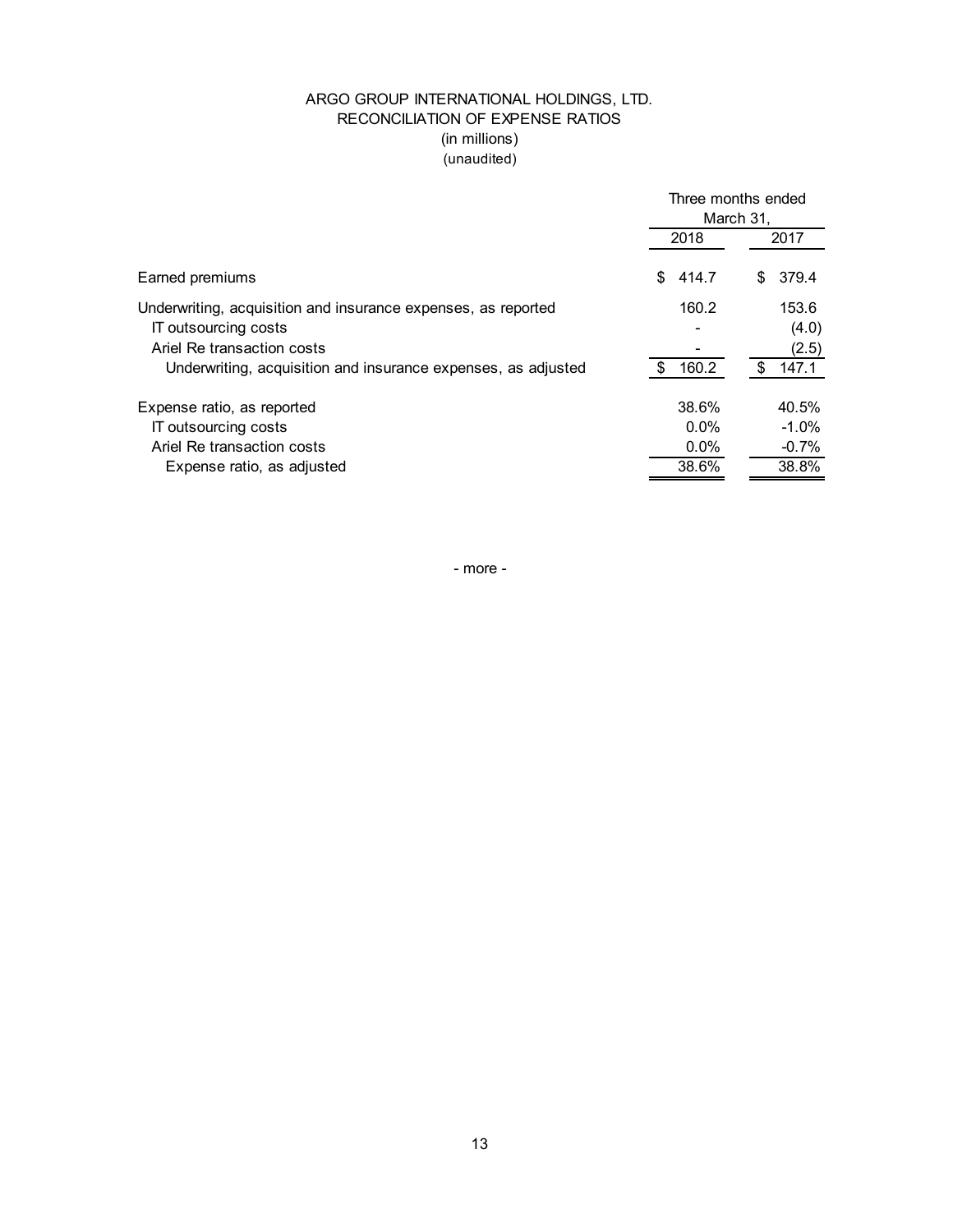### ARGO GROUP INTERNATIONAL HOLDINGS, LTD. RECONCILIATION OF UNDERWRITING INCOME TO NET INCOME (in millions) (unaudited)

|                                                  | Three months<br>ended |        |
|--------------------------------------------------|-----------------------|--------|
|                                                  | March 31,             |        |
|                                                  | 2018                  | 2017   |
| Net Income                                       | \$24.8                | \$36.7 |
| Add (deduct):                                    |                       |        |
| Income tax provision                             | 0.2                   | 6.0    |
| Net investment income                            | (36.0)                | (30.5) |
| Net realized investment and other losses (gains) | 15.7                  | (14.6) |
| Fee and other income                             | (2.0)                 | (3.6)  |
| Interest expense                                 | 7.7                   | 5.9    |
| Fee and other expense                            | 2.0                   | 4.1    |
| Foreign currency exchange losses (gains)         | 4.9                   | (0.7)  |
| Underwriting income                              | \$17.3                | \$3.3  |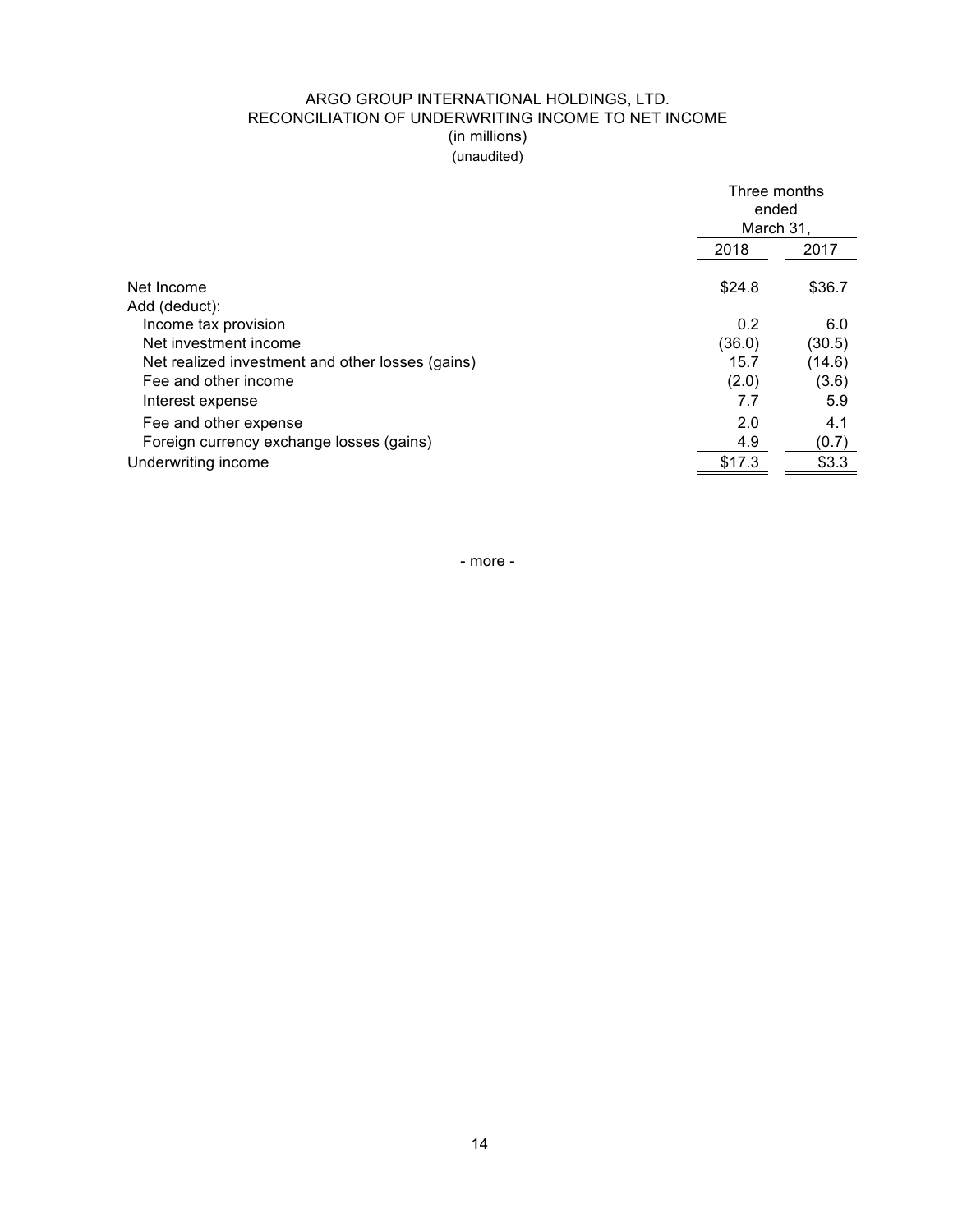### ARGO GROUP INTERNATIONAL HOLDINGS, LTD. RECONCILIATION OF ADJUSTED OPERATING INCOME TO NET INCOME (in millions, except per share amounts) (unaudited)

2018 2017 Net income, as reported  $\frac{1}{2}$  8  $\frac{24.8}{36.7}$ Provision for income taxes 6.0 Net income, before taxes 25.0 42.7 Add (deduct): Net realized investment and other losses (gains) 15.7 (14.6) Foreign currency exchange losses (gains) 4.9 (0.7) Adjusted operating income before taxes 45.6 27.4 Provision for income taxes, at assumed rate  $(1)$  9.1 5.5 Adjusted operating income  $\frac{1}{3}$  36.5  $\frac{1}{3}$  36.5  $\frac{1}{3}$  21.9 Adjusted operating income per common share (diluted)  $$ 1.05 $ 0.62$ Weighted average common shares, diluted 34.7 35.6 Three months ended March 31,

(1) At assumed tax rate of 20%.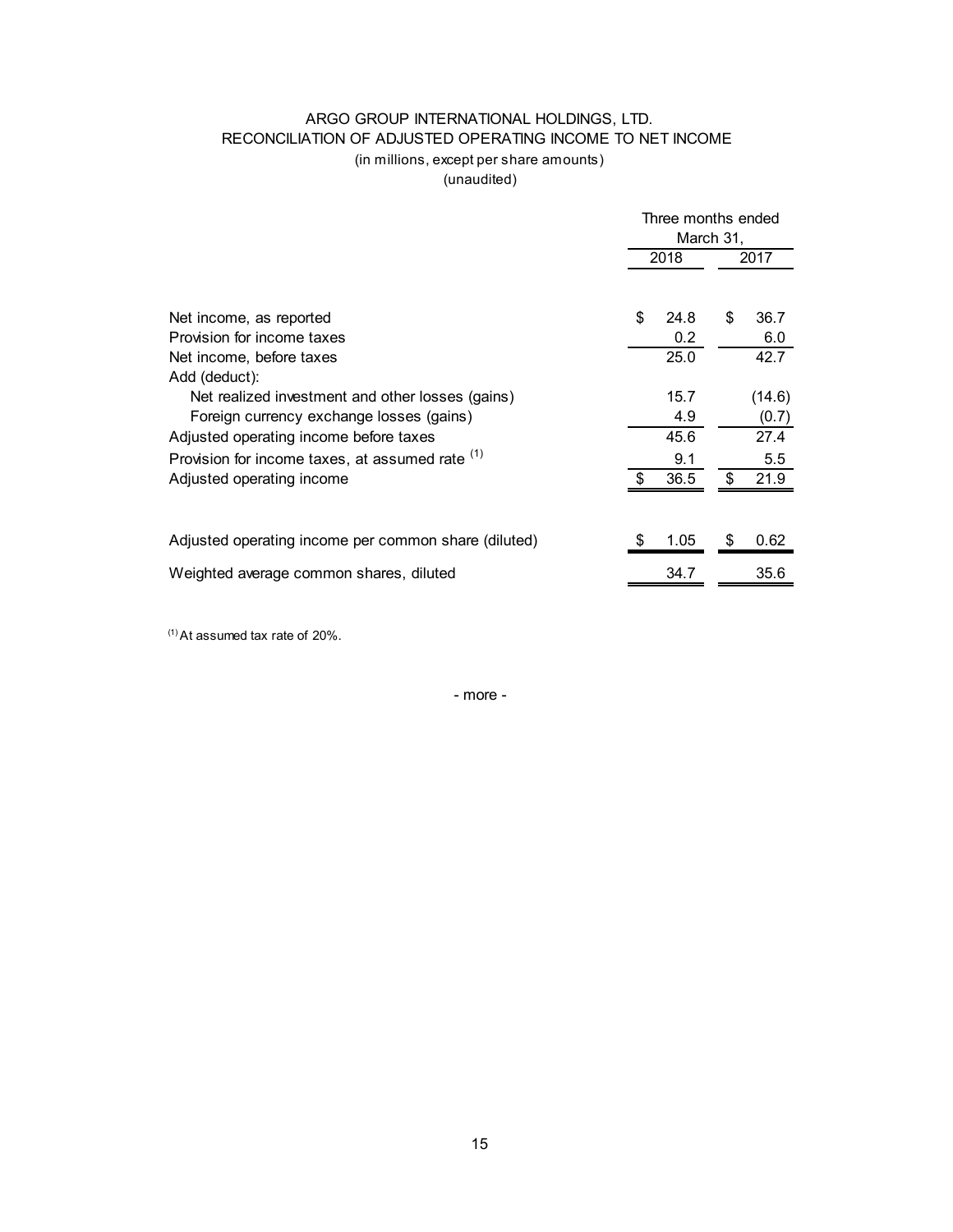## ARGO GROUP INTERNATIONAL HOLDINGS, LTD. RECONCILIATION OF SEGMENT INCOME (LOSS) TO NET INCOME (in millions)

(unaudited)

|                                              |      | Three months ended<br>March 31, |     |        |  |  |  |
|----------------------------------------------|------|---------------------------------|-----|--------|--|--|--|
|                                              | 2018 |                                 |     | 2017   |  |  |  |
| Segment income (loss) before income taxes    |      |                                 |     |        |  |  |  |
| U.S. Operations                              | \$   | 34.0                            | S   | 37.2   |  |  |  |
| <b>International Operations</b>              |      | 22.9                            |     | 8.3    |  |  |  |
| Run-off Lines                                |      | (0.7)                           |     | (2.5)  |  |  |  |
| Corporate and Other                          |      | (10.6)                          |     | (15.6) |  |  |  |
| Realized investment and other (losses) gains |      | (15.7)                          |     | 14.6   |  |  |  |
| Foreign currency exchange (losses) gains     |      | (4.9)                           |     | 0.7    |  |  |  |
| Net income before income taxes               |      | 25.0                            |     | 42.7   |  |  |  |
| Provision for taxes                          |      | 0.2                             |     | 6.0    |  |  |  |
| Net income                                   | \$   | 24.8                            | \$. | 36.7   |  |  |  |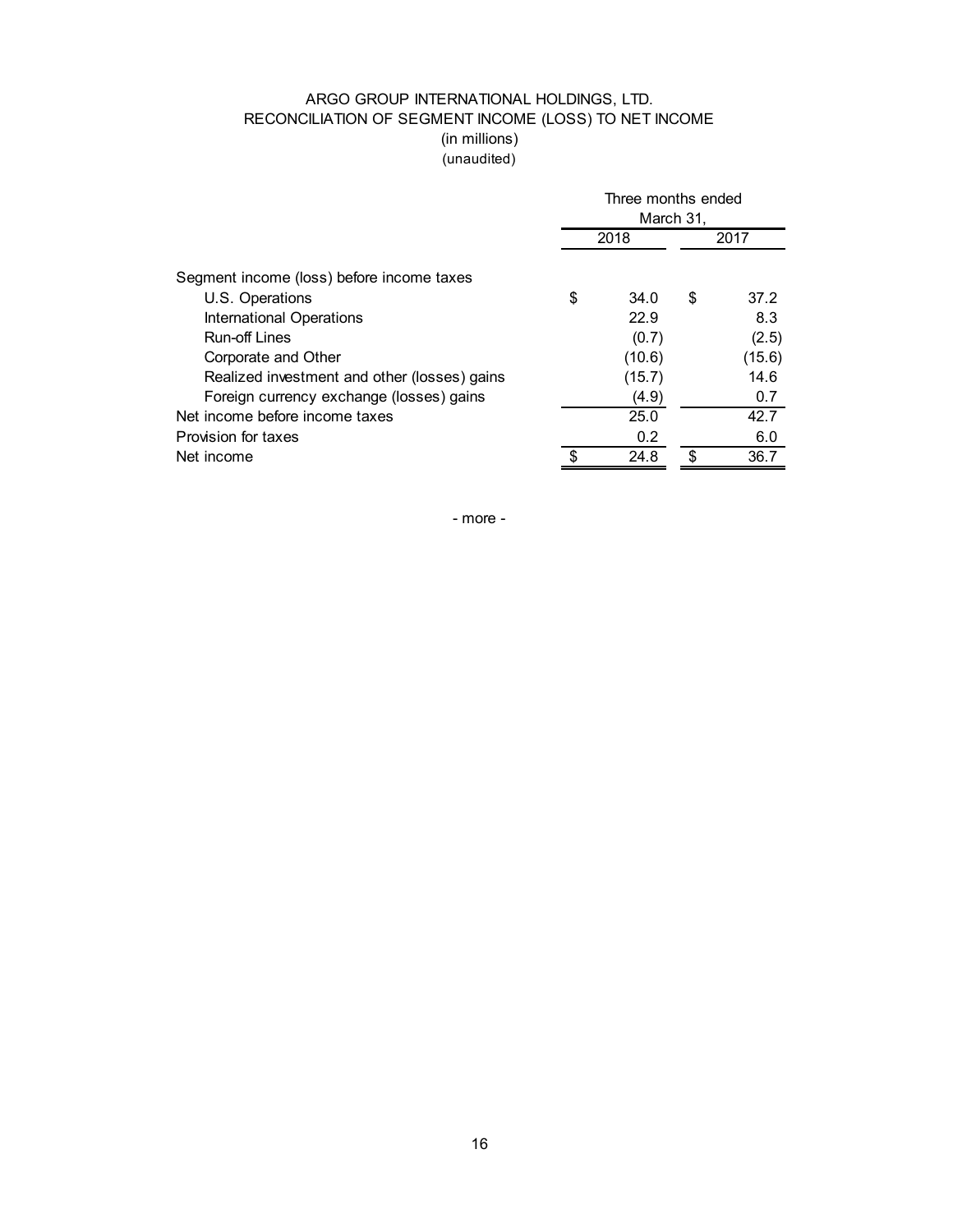## ARGO GROUP INTERNATIONAL HOLDINGS, LTD. GROSS WRITTEN PREMIUMS BY SEGMENT AND LINE OF BUSINESS (in millions) (unaudited)

| <b>U.S. Operations</b> | Three months ended<br>March 31, 2018 |  |             |    |            |    |                      | Three months ended<br>March 31, 2017 |             |   |            |  |  |
|------------------------|--------------------------------------|--|-------------|----|------------|----|----------------------|--------------------------------------|-------------|---|------------|--|--|
|                        | Gross Written                        |  | Net Written |    | Net Earned |    | <b>Gross Written</b> |                                      | Net Written |   | Net Earned |  |  |
| Property               | \$<br>45.6                           |  | 18.4        | \$ | 34.7       | \$ | 55.9                 |                                      | 15.0        | S | 29.0       |  |  |
| Liability              | 243.1                                |  | 170.0       |    | 171.9      |    | 218.0                |                                      | 154.7       |   | 145.8      |  |  |
| Professional           | 47.3                                 |  | 31.8        |    | 29.1       |    | 33.1                 |                                      | 26.2        |   | 26.2       |  |  |
| Specialty              | 36.8                                 |  | 28.8        |    | 26.6       |    | 28.0                 |                                      | 21.1        |   | 20.2       |  |  |
| Total                  | 372.8                                |  | 249.0       | \$ | 262.3      | \$ | 335.0                |                                      | 217.0       |   | 221.2      |  |  |

| <b>International Operations</b> | Three months ended |               |    |                |    |            | Three months ended |               |    |                |    |            |
|---------------------------------|--------------------|---------------|----|----------------|----|------------|--------------------|---------------|----|----------------|----|------------|
|                                 |                    |               |    | March 31, 2018 |    |            |                    |               |    | March 31, 2017 |    |            |
|                                 |                    | Gross Written |    | Net Written    |    | Net Earned |                    | Gross Written |    | Net Written    |    | Net Earned |
| Property                        | \$                 | 154.3         | \$ | 30.7           | \$ | 58.0       | \$                 | 92.8          | \$ | 34.0           | \$ | 60.6       |
| Liability                       |                    | 47.2          |    | 25.6           |    | 20.1       |                    | 32.0          |    | 17.2           |    | 18.6       |
| Professional                    |                    | 46.4          |    | 23.3           |    | 25.3       |                    | 36.2          |    | 20.5           |    | 23.9       |
| Specialty                       |                    | 89.8          |    | 38.5           |    | 49.0       |                    | 102.6         |    | 54.7           |    | 55.1       |
| Total                           |                    | 337.7         |    | 118.1          | S  | 152.4      | \$                 | 263.6         |    | 126.4          | \$ | 158.2      |

| Consolidated |               | Three months ended<br>March 31, 2018 |             |       |            |       |               | Three months ended<br>March 31, 2017 |             |       |            |       |
|--------------|---------------|--------------------------------------|-------------|-------|------------|-------|---------------|--------------------------------------|-------------|-------|------------|-------|
|              | Gross Written |                                      | Net Written |       | Net Earned |       | Gross Written |                                      | Net Written |       | Net Earned |       |
| Property     | \$            | 199.9                                | \$          | 49.1  | \$         | 92.7  | \$            | 148.7                                |             | 49.0  | \$         | 89.6  |
| Liability    |               | 290.3                                |             | 195.6 |            | 192.0 |               | 250.0                                |             | 171.9 |            | 164.4 |
| Professional |               | 93.7                                 |             | 55.1  |            | 54.4  |               | 69.3                                 |             | 46.7  |            | 50.1  |
| Specialty    |               | 126.6                                |             | 67.3  |            | 75.6  |               | 130.6                                |             | 75.8  |            | 75.3  |
| Total        |               | 710.5                                |             | 367.1 | S          | 414.7 |               | 598.6                                |             | 343.4 | \$.        | 379.4 |

-more-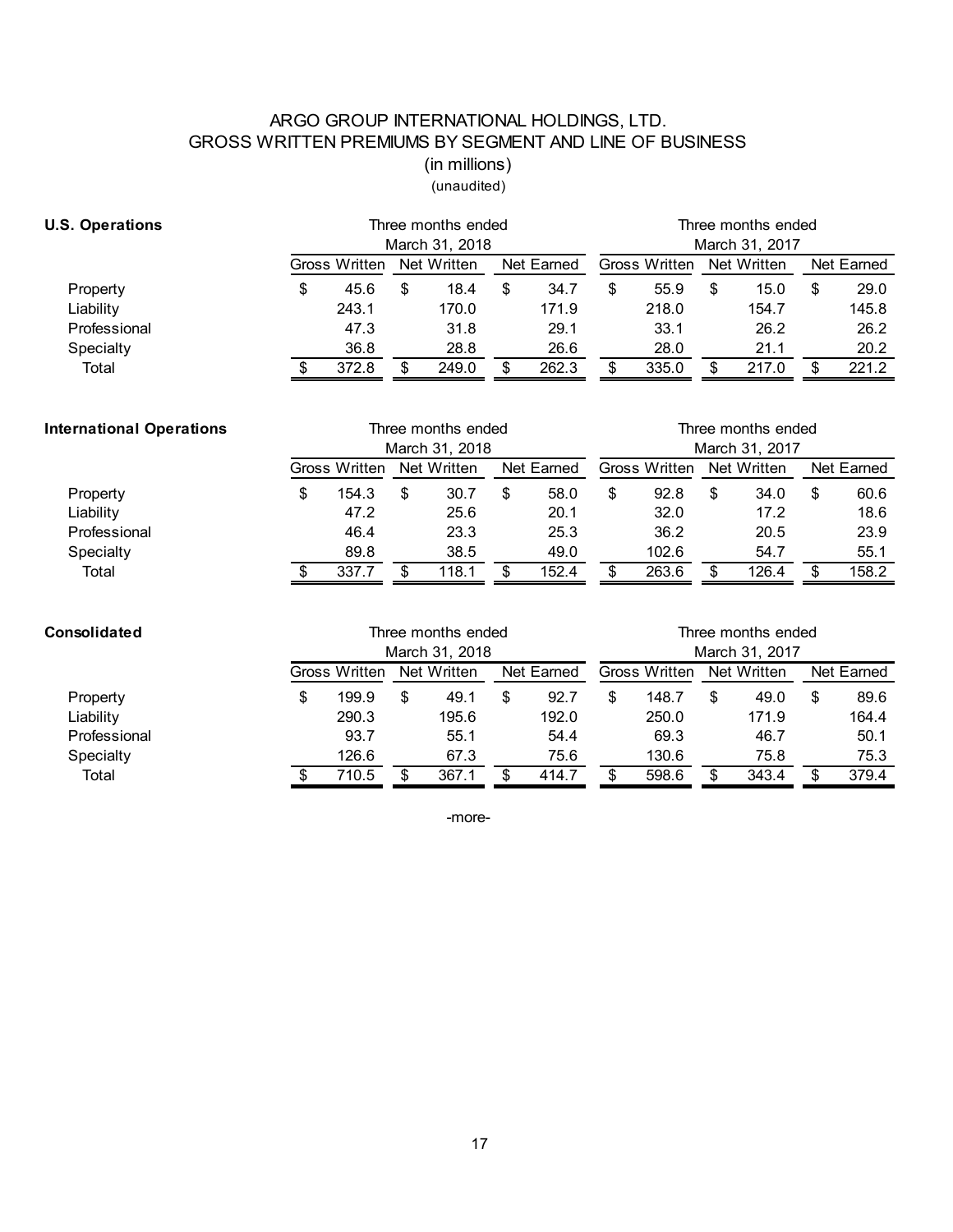## ARGO GROUP INTERNATIONAL HOLDINGS, LTD. COMPONENTS OF NET INVESTMENT INCOME ALL SEGMENTS (in millions) (unaudited)

|                                                          | Three months ended |                  |      |  |  |
|----------------------------------------------------------|--------------------|------------------|------|--|--|
|                                                          | March 31           | March 31<br>2017 |      |  |  |
|                                                          | 2018               |                  |      |  |  |
| Net investment income, excluding alternative investments | 27.3               |                  | 22.2 |  |  |
| Alternative investments                                  | 8.7                |                  | 8.3  |  |  |
| Total net investment income                              | 36.0               |                  | 30.5 |  |  |